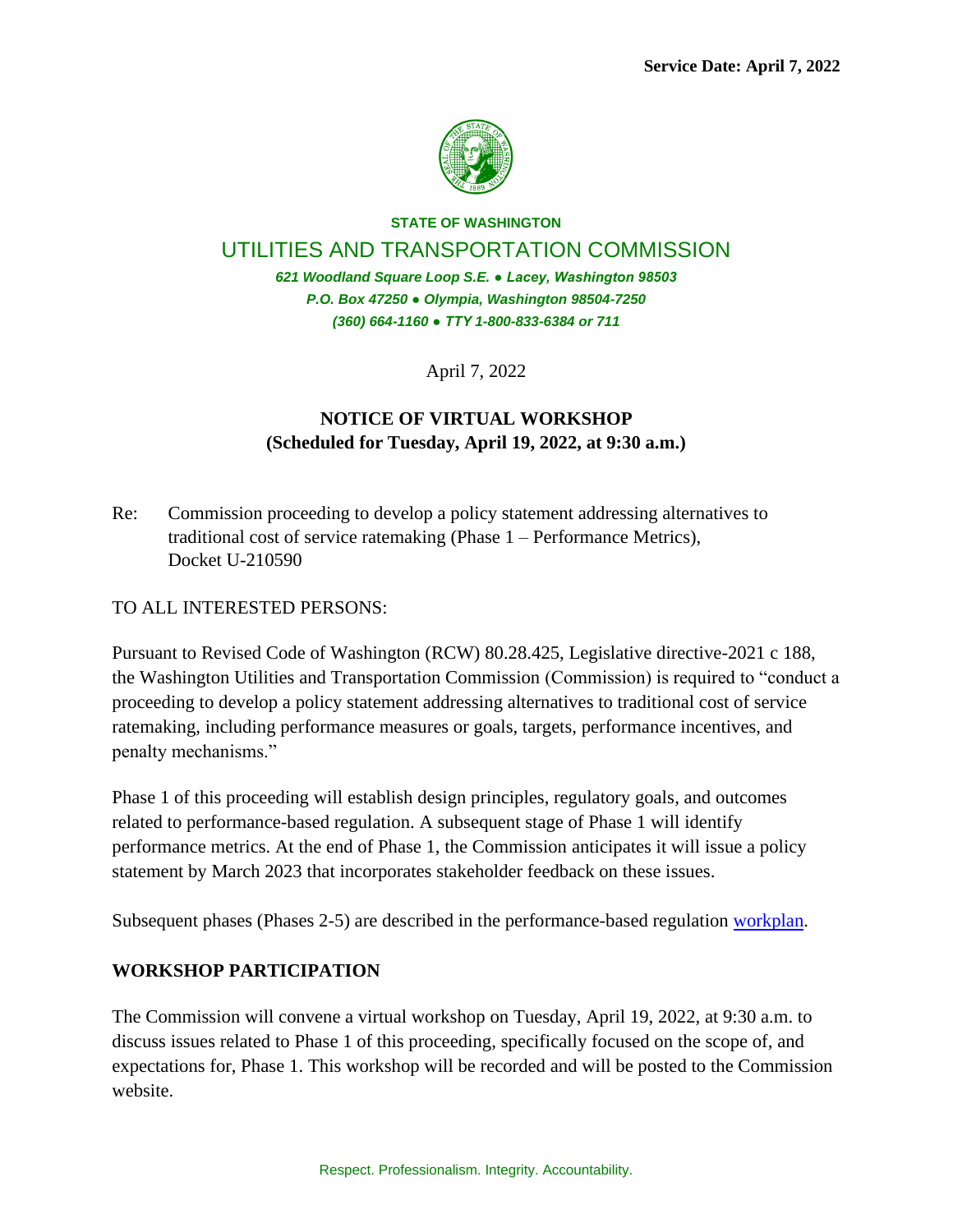The Regulatory Assistance Project (RAP) has created a literature report for this proceeding and it can be found using this  $\frac{\text{link}}{\text{l}}$ . The document provides an overview of traditional cost of service, performance-based regulation, and an overview of RCW 80.28.425.

### **Workshop Agenda**

| <b>Time</b>     | <b>Agenda Item</b>                                           |
|-----------------|--------------------------------------------------------------|
| $9:30 - 9:35$   | Chair Dave Danner and Commissioner Ann Rendahl Opening       |
|                 | Remarks                                                      |
| $9:35 - 9:50$   | Phase 1 Scope and Expectations (Melissa Cheesman)            |
| $9:50 - 10:15$  | RAP: Performance Measure (Metric) Level-Setting Presentation |
| $10:15 - 10:30$ | <b>Break</b>                                                 |
|                 | <b>Facilitated Discussion by Great Plains Institute</b>      |
| $10:30 - 12:00$ | Discussion Question #1                                       |
| $12:00 - 1:00$  | <b>Lunch Break</b>                                           |
| $1:00 - 2:30$   | Discussion Questions #2 and #3                               |
| $2:30 - 2:45$   | <b>Break</b>                                                 |
| $2:45 - 4:30$   | Discussion Questions #4 and #5                               |

\*Exact times may vary.

#### **Discussion Questions**

1. What goals and outcomes should be pursued through regulation in Washington?

| <b>Regulatory Goal</b>             | <b>Desired Outcome</b>                                                                                                                      |
|------------------------------------|---------------------------------------------------------------------------------------------------------------------------------------------|
| <b>Improve Utility Performance</b> | Improved Reliability (e.g., Reduced customer<br>outages; Reduced disruption frequency and<br>duration disruption in neighborhoods of color) |

#### Example for workshop discussion:

<sup>1</sup> <https://apiproxy.utc.wa.gov/cases/GetDocument?docID=35&year=2021&docketNumber=210590>